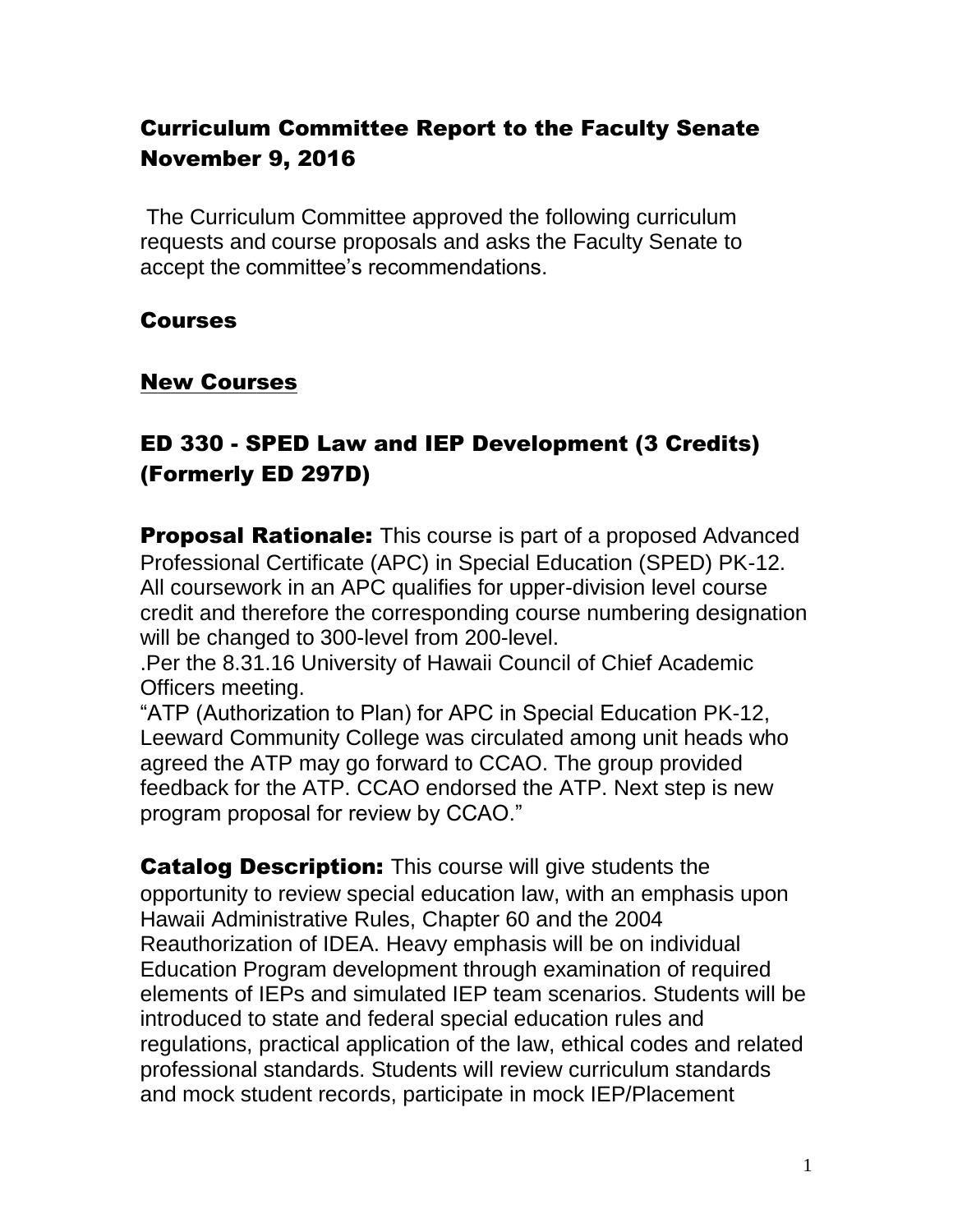meetings, develop mock IEPs and develop methods for monitoring progress. The course will also discuss Section 504 of the Rehabilitation Act of 1973,The No Child Left Behind Act of 2001 and the impact of key laws upon students with disabilities. (Formerly ED 297D)

**Existing Prerequisites:** ENG 22 or ENG 24 or equivalent with a grade of C or better, or placement in ENG 100, or consent of instructor.

**Proposed Prerequisites:** Complete this many years of degree 2 years of any associate-level degree or higher.

## Learning Outcomes:

- 1) Create a safe, inclusive, culturally responsive learning environments to engage individuals with exceptionalities in meaningful learning activities and social interactions
- 2) Develop motivational and/or instructional interventions to teach individuals with exceptionalities how to adapt to different environments
- 3) Demonstrate how to intervene safely and appropriately with individuals with exceptionalities in crisis
- 4) Explain IFSP/IEP goals from CDC Developmental Milestones (IFSP) or Common Core or HCPSIII standards (IEP)
- 5) Explain strategies to individualize learning across curricular content areas based on the child's language, family, culture, and exceptionality
- 6) Explain evidence-based practices to modify instruction for goals from the CDC Developmental milestones (IFSP) or Common Core or HCPS III standards (IEP)

# Action: 18 approve, 0 disapprove, 0 abstain

# ED 331- Special Education Assessment (3 Credits) (Formerly Ed 297F)

**Proposal Rationale:** This course is part of a proposed Advanced Professional Certificate (APC) in Special Education (SPED) PK-12. All coursework in an APC qualifies for upper-division level course credit and therefore the corresponding course numbering designation will be changed to 300-level from 200-level.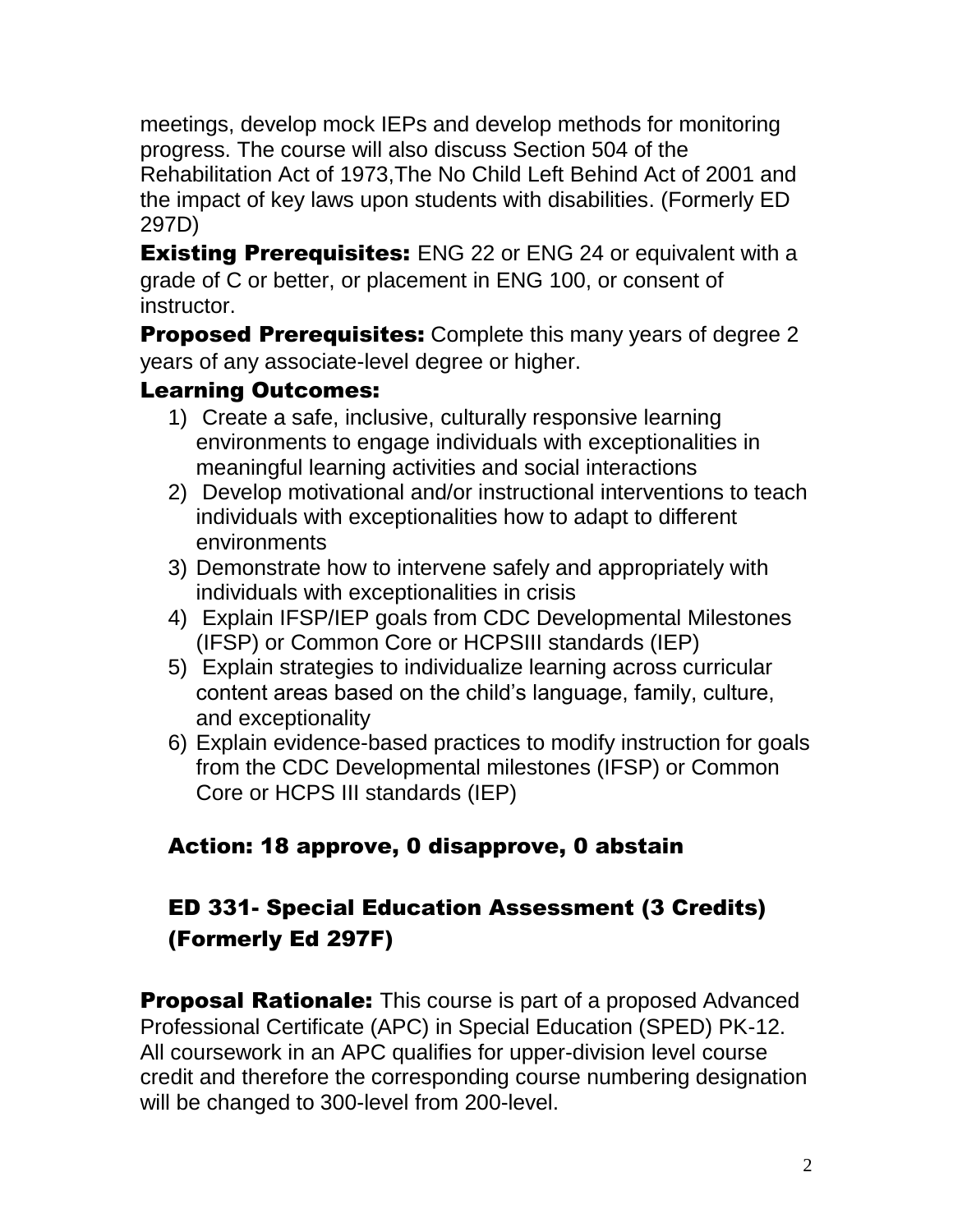.Per the 8.31.16 University of Hawaii Council of Chief Academic Officers meeting.

"ATP (Authorization to Plan) for APC in Special Education PK-12, Leeward Community College was circulated among unit heads who agreed the ATP may go forward to CCAO. The group provided feedback for the ATP. CCAO endorsed the ATP. Next step is new program proposal for review by CCAO."

**Catalog Description:** This course focuses on assessing the exceptional child, including an examination of evaluation procedures, from pre-referral intervention, eligibility/placement/program decisionmaking to progress monitoring of scientifically-based instructional interventions based on Response to Intervention (RTI). Emphasis will be on using assessment information to determine strengths and needs to design instruction related to individualized Education Program (IEP) goals and state standards, and to evaluate the effectiveness of that instruction using progress-monitoring techniques.

This course will introduce students to commonly used tests and evaluation systems used in public school special education programs. (Formerly ED 297F).

**Existing Prerequisite:** ENG 22 or ENG 24 or equivalent with a grade of C or better, or placement in ENG 100, or consent of instructor.

**Proposed Prerequisites:** Complete this many years of degree 2 years of any associate-level degree or higher.

## Existing Learning Outcomes:

- 1) Identify assessments used in determining current performance levels.
- 2) Understand the legal requirements of assessment and evaluation.
- 3) Determine appropriate instructional strategies, modifications, and accommodations.
- 4) Interpret assessment data by analyzing performance levels using progress monitoring techniques.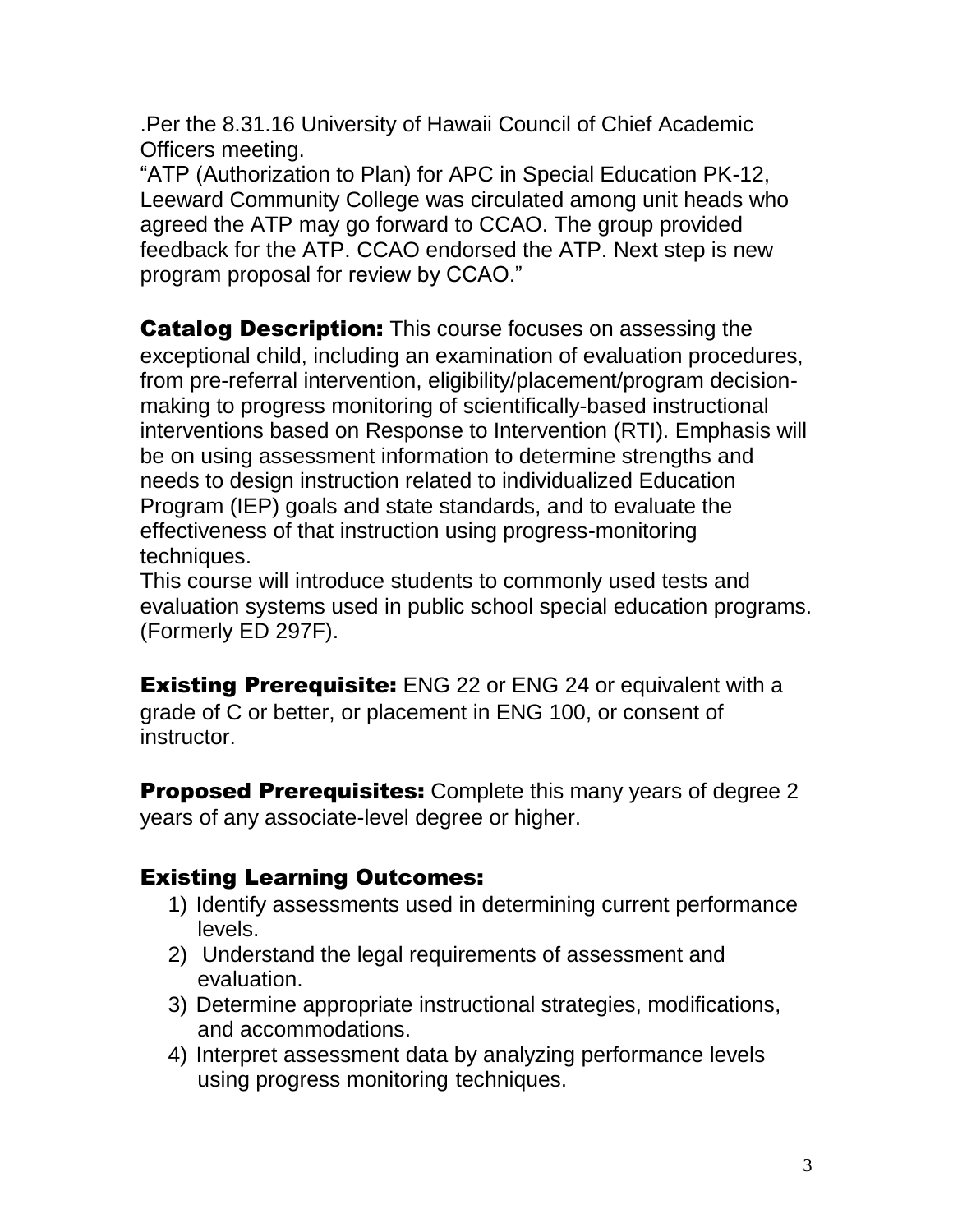5) Explain how assessment data contributes to disability determination and IEP development.

## Proposed Learning Outcomes:

- 1) Explain how exceptionalities may interact with development and learning.
- 2) Apply knowledge to how exceptionalities may interact with development and learning to provide meaningful and challenging learning experiences for individuals with exceptionalities.
- 3) Describe how language, culture, and family background influence the learning of individuals with exceptionalities.
- 4) Demonstrate an understanding of development and individual differences to respond to the needs of individuals with exceptionalities.

# Action: 18 approve, 0 disapprove, 0 abstain

# ED 332 – English language Arts Instruction and interventions (3 Credits)

**Proposal Rationale:** This is a new course that is part of a proposed Advanced Professional Certificate (APC) in Special Education (SPED) PK-12. Per the 8.31.16 University of Hawaii Council of Chief Academic Officers meeting. "ATP (Authorization to Plan) for APC in Special Education PK-12, leeward Community College was circulated among unit heads who agreed the ATP may go forward to CCAO. The group provided feedback for the ATP. CCAO endorsed the ATP. Next step is new program proposal for review by CCAO."

**Catalog Description:** This course introduces the developmental continuum for literacy. Students will be prepared to assess learners' abilities; select appropriate instructional strategies; design effective instructional programs, leading to increased listening, speaking, reading and writing competencies for all children; and establish assessment strategies to evaluate student progress.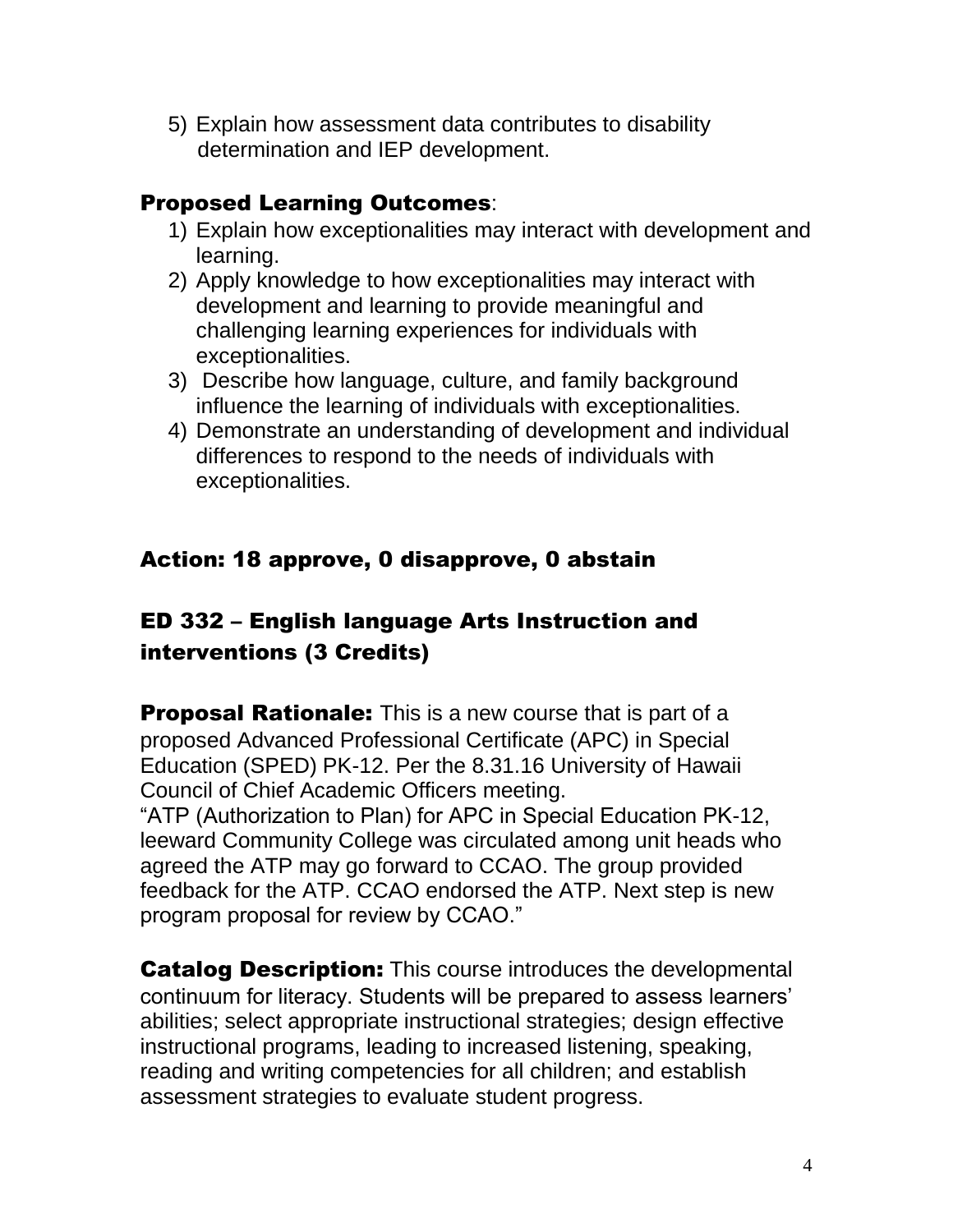**Prerequisites:** Complete this many years of degree 2 years of any associate-level degree or higher.

#### Learning Outcomes:

- 1) Recognize how language, culture, and family background influence the learning of individuals with exceptionalities.
- 2) Analyze how language, culture, and family background influence the learning of individuals with exceptionalities.
- 3) Apply understanding of development and individual differences to respond to the needs of individuals with exceptionalities.

#### Action: 18 approve, 0 disapprove, 0 abstain

## ED 334 – Participating in a Professional Community (3 Credits)

**Proposal Rationale:** This is a new course that is part of a proposed Advanced Professional Certificate (APC) in Special Education (SPED) PK-12. Per the 8.31.16 University of Hawaii Council of Chief Academic Officers meeting. "ATP (Authorization to Plan) for APC in Special Education PK-12, leeward Community College was circulated among unit heads who agreed the ATP may go forward to CCAO. The group provided feedback for the ATP. CCAO endorsed the ATP. Next step is new program proposal for review by CCAO."

**Catalog Description:** This course explores the organizational, personal, and interpersonal aspects of working as a teacher in schools. Course content will prepare students for membership and leadership in a professional learning community and for continuing professional growth.

**Prerequisites:** Complete this many years of degree 2 years of any associate-level degree or higher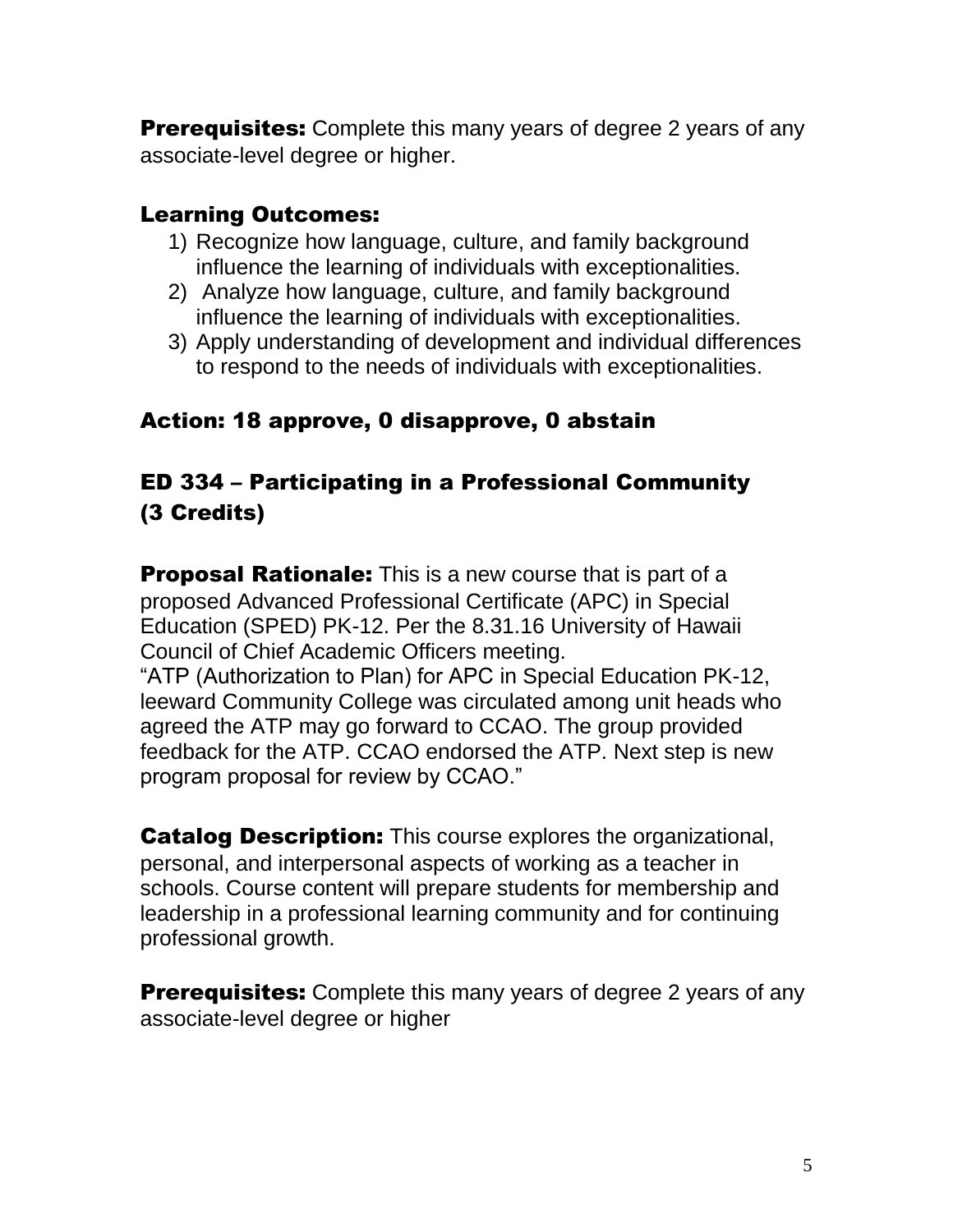#### Learning Outcomes:

- 1) Explain professional ethical principles, professional practice standards, and current issues in education and determine how to apply them to guide their practice.
- 2) Analyze the ways in which family diversity, cultures, and schools interact with the delivery of special education services
- 3) Develop a framework for participation in professional activities and learning communities
- 4) Develop strategies to engage in activities such as advocacy, mentoring, and guiding paraeducators/tutors/volunteers
- 5) Apply theory and elements of effective collaboration to serve as a collaborative resource to colleagues to promote the wellbeing of individuals with exceptionalities across a wide range of settings

## Action: 18 approve, 0 disapprove, 0 abstain

# ED 335 – Educational Technology for the Inclusive Classroom (3 Credits)

**Proposal Rationale:** This is a new course that is part of a proposed Advanced Professional Certificate (APC) in Special Education (SPED) PK-12. Per the 8.31.16 University of Hawaii Council of Chief Academic Officers meeting. "ATP (Authorization to Plan) for APC in Special Education PK-12, leeward Community College was circulated among unit heads who agreed the ATP may go forward to CCAO. The group provided feedback for the ATP. CCAO endorsed the ATP. Next step is new program proposal for review by CCAO."

**Catalog Description:** This course presents an overview of the variety of instructional technology options and considers how these are effective across the curriculum. Educational technology includes the many tools and methods in which technology is used within an educational setting. Students will learn about current trends in education that are directly related to technology. Emphasis is placed on reaching different types of learners, considerations of integration,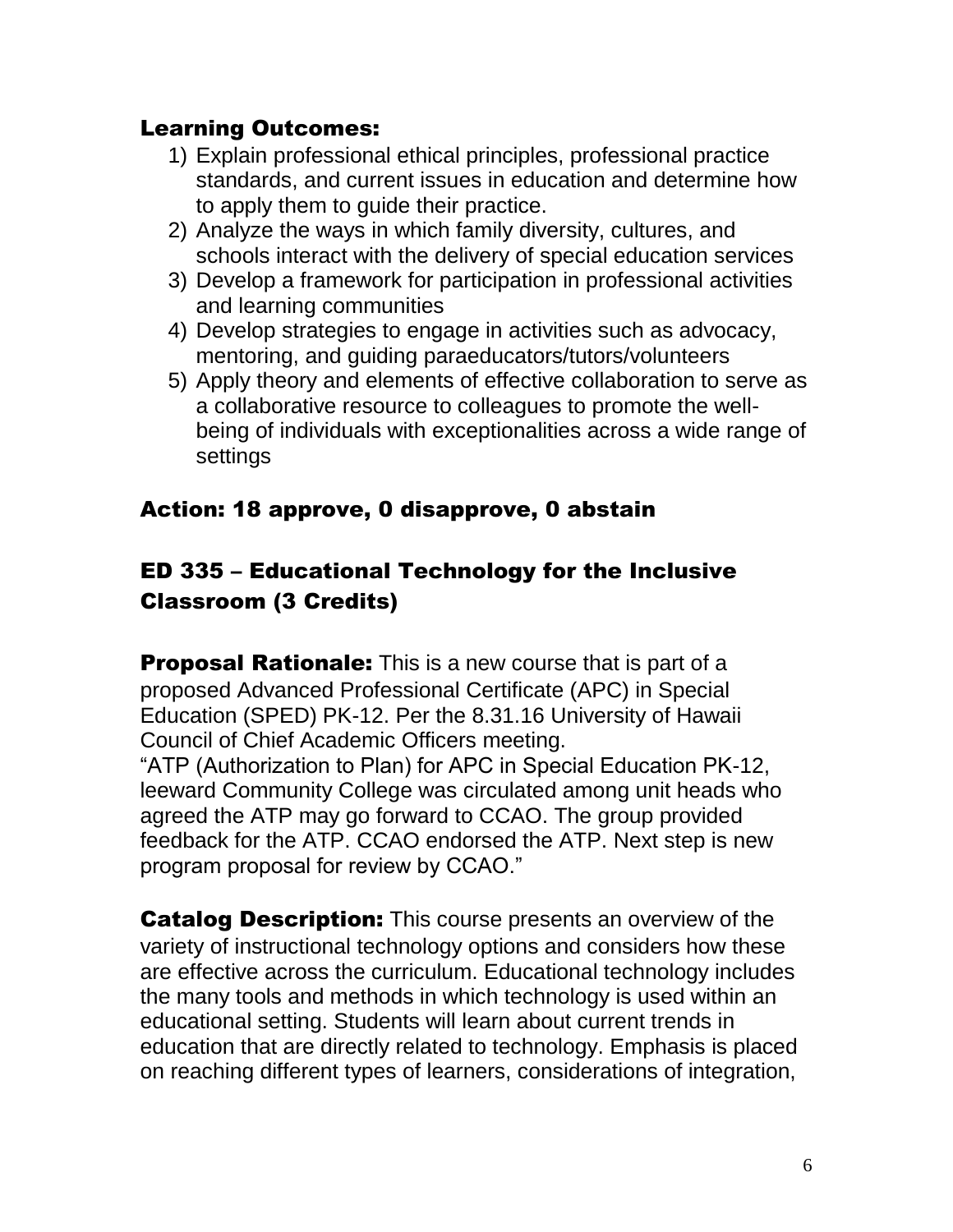and assessing effectiveness of technology use for students with special needs in the inclusive classroom.

**Prerequisites:** Complete this many years of degree 2 years of any associate-level degree or higher

## Learning Outcomes:

- 1) Analyze how an individual's abilities, interests, learning environments, and cultural and linguistic factors in the selection, development, and adaption of learning experiences for individual with exceptionalities.
- 2) Recommend technologies to support instructional assessment, planning, and delivery for individuals with exceptionalities.
- 3) Define augmentative and alternative communication systems and a variety of assistive technologies to support the communication and learning of individuals with exceptionalities.
- 4) Apply strategies to enhance language development and communication skills of individuals with exceptionalities.
- 5) Develop and implement a variety of education and transition plans for individuals with exceptionalities across a wide range of settings and different learning experiences in collaboration with individuals, families, and teams.
- 6) Design instruction to teach cross-disciplinary knowledge and skills such as critical thinking and problem solving to individuals with exceptionalities.

# Action: 18 approve, 0 disapprove, and 0 abstain

# Course Modifications

# ART 175 – Survey of Global Art I (3 Credits)

**Proposal Rationale:** This is a five year review. Prerequisites were removed to align with UH Manoa which is the only other campus that teaches this course. Much time was spent reviewing the prerequisites and skills required to maximize the learning experience of students before the decision was made to remove the previous prerequisites. The Learning Outcomes's were corrected. A Learning Outcome from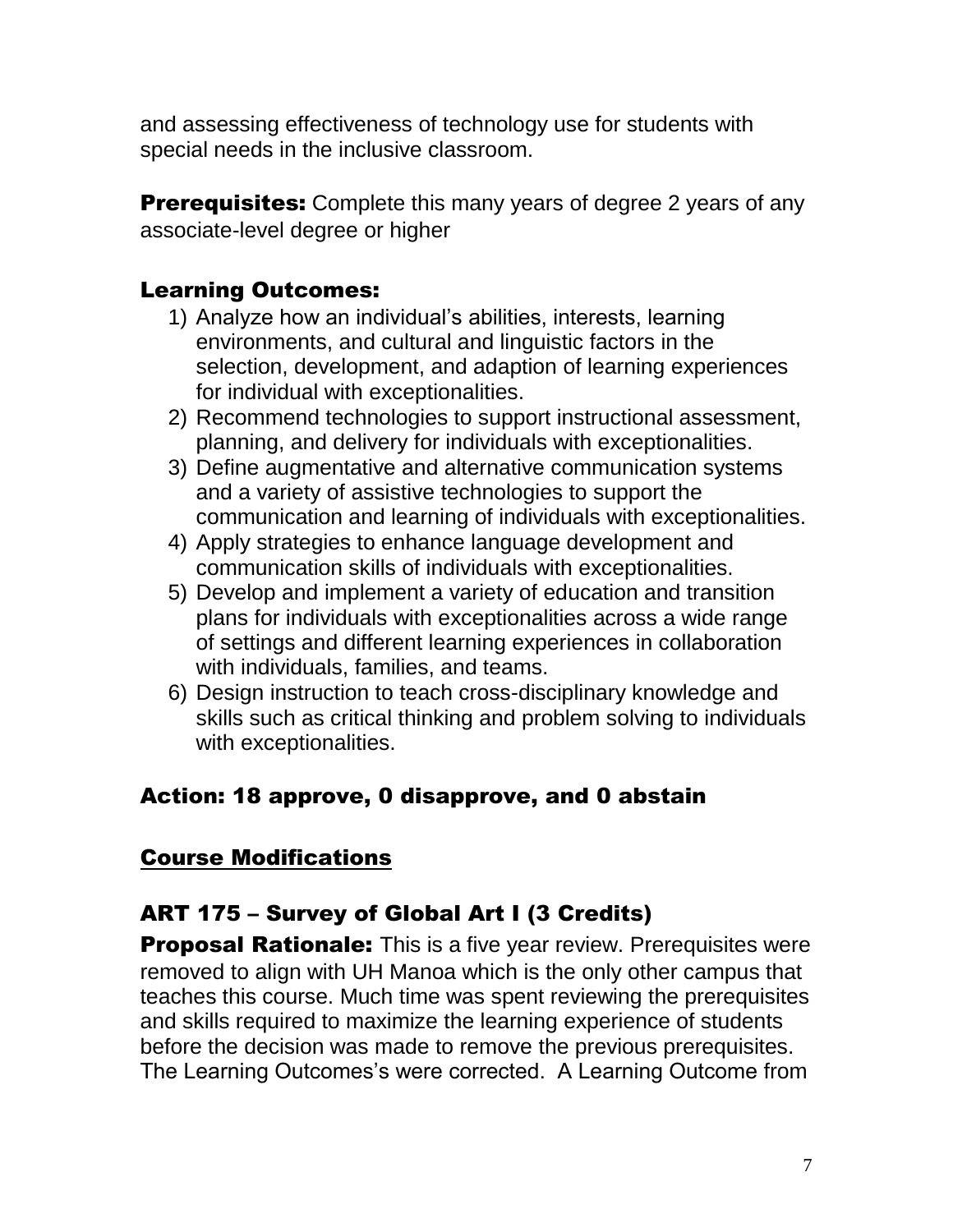another course appeared in the ART 175 Learning Outcomes and had to be removed.

**Catalog Description:** This course is an introduction to the major developments in Global Art from prehistory to 1500.

**Existing Prerequisites:** ENG 22, or ENG 24, with a grade of C or better or equivalent.

#### Proposed Prerequisites: None

## Actions: 18 approved, 0 disapproved, 0 abstained

## ART 176 – Survey of Global Art II (3 Credits)

**Proposal Rationale:** This is a five year review. Prerequisites were removed. As with ART 175 the prerequisites were removed after much time was spent as a department reviewing prerequisites and skills required to maximize the learning experience of students. The course was aligned with UH Manoa which is the only other campus that teaches this course. Learning Outcomes were rewritten.

**Catalog Description:** This course will examine artistic production of major societies from 1500 to the present.

**Existing Prerequisites:** ENG 22, or ENG 24, with a grade of C or better or equivalent.

#### Proposed Prerequisite: None

## Existing Learning Outcomes:

- 1) Distinguish how art expresses world views and reflects societies' organization and interaction with other cultures.
- 2) Analyze the religious, political, and economic factors that have shaped culture in different parts of the globe at different times.
- 3) Express an understanding of how art reveals the beliefs and practices that contribute to the lives of the world's diverse communities.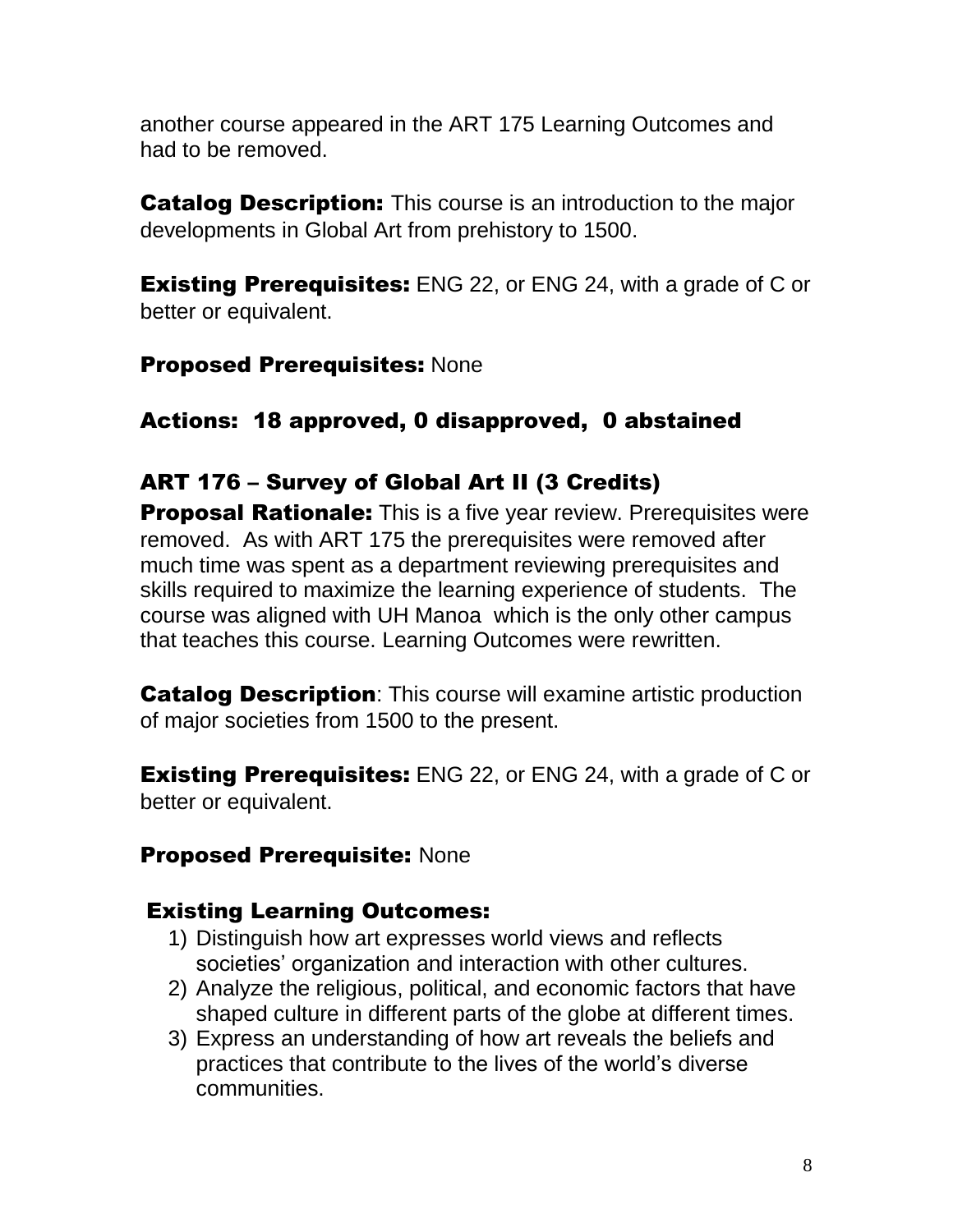4) Analyze a work of art through the recognition of elements of style.

## Proposed Learning Outcomes:

- 1) Distinguish how art expresses world views and reflect societies' organization and interaction with other cultures.
- 2) Analyze the religious, political, and economic factors that have shaped culture in different parts of the globe at different times.
- 3) Analyze a work of art through the recognition of elements of style.
- 4) Describe how art reveals beliefs and practices of diverse communities.

# Actions: 18 approved, 0 disapproved, 0 abstained

# ME 213 – Introduction to Engineering Design (3 Credits)

**Proposal Rationale:** Catalog Description was modified. Prerequisites were modified to align with UH Manoa, Learning Outcomes were updated, blank fields were filled.

**Existing Catalog Description:** Introductory to experience in analysis, synthesis, computer-aided design, and communication used in solving engineering problems. Also covers engineering professional ethics and social responsibility.

**Proposed Catalog Description: Introductory experience in** communication, presentation, professional ethics, social responsibility, engineering economics, quality control, and computeraided drafting.

## Existing Prerequisites:

High School physics or chemistry (or PHYS 100B and CHEM 151B) and credit or concurrent registration in MATH 205.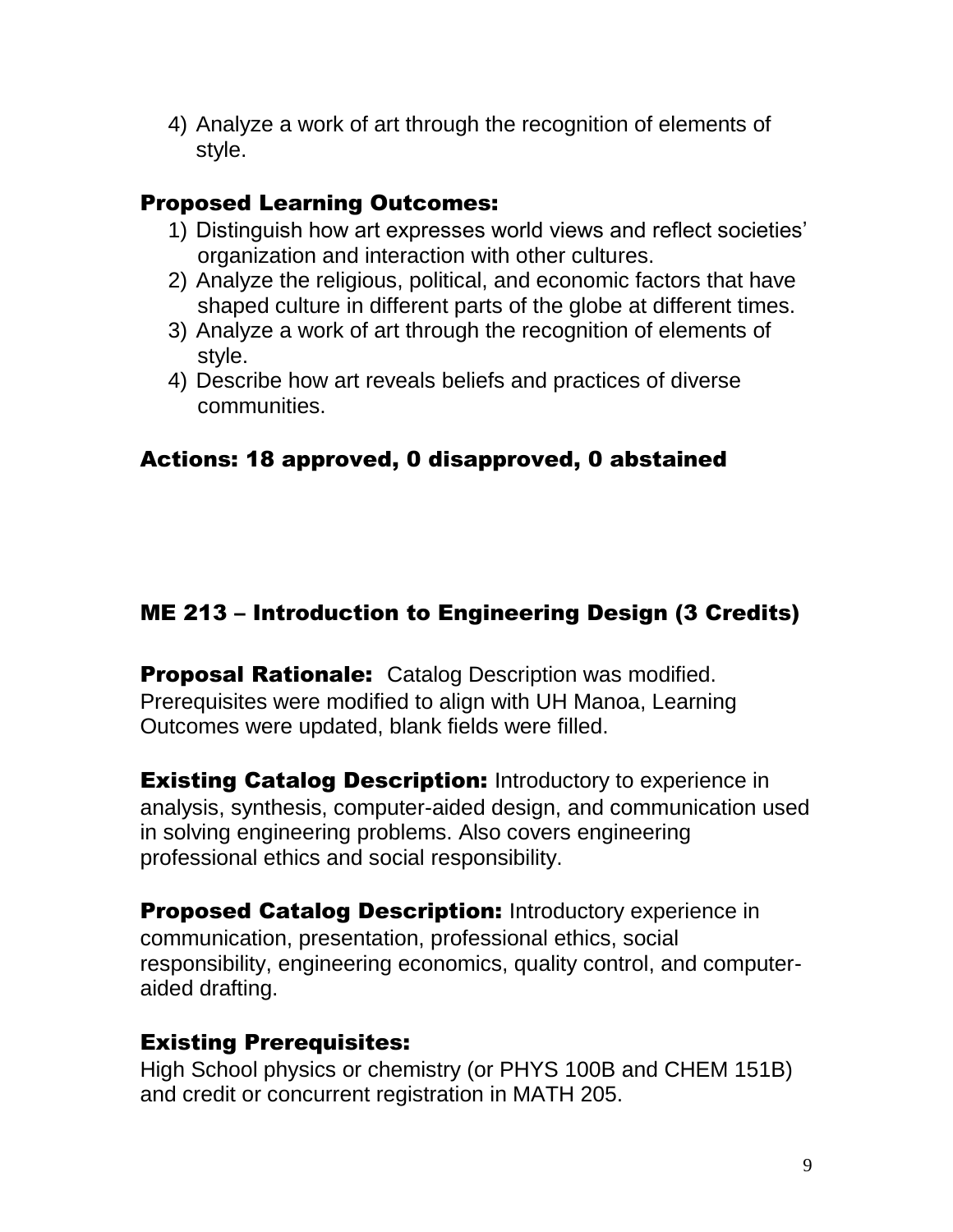#### Proposed Prerequisites:

PHYS 170 with a minimum grade of C.

#### Existing Learning Outcomes:

- 1) Create a spreadsheet
- 2) Produce a graph representing some data or calculations.

#### Proposed Learning Outcomes:

- 1) Explore and implement engineering design solutions.
- 2) Employ analytical reasoning as part of a team to identify engineering design problems, requirements, limitations, and goals.
- 3) Utilize computer-aided design (CAD) to evaluate prototype solutions and perform engineering design reviews.
- 4) Effectively communicate background research and design solutions via oral presentations and written reports.

## Action: 18 approve, 0 disapprove, 0 abstain

## ICS 110M – Introduction to Programming (3 Credits)

**Proposal Rationale:** This is an updating of a course to allow the ability to teach the course as a distance education course.

**Existing Catalog Description:** A gentle introduction to coding for anyone. Students use design strategies to create programs. Promotes an understanding of basic programming constructs, including control structure and object-oriented programming. The alpha suffix indicates technology such as:  $M - M$ obile and  $P -$ Python. Students can get credit for completing the course with different ending letters, but not the same letter. (Formerly ICS 110)

**Proposed Catalog Description:** This course promotes a gentle introduction to coding for anyone. Students use design strategies to create programs. Promotes an understanding of basic programming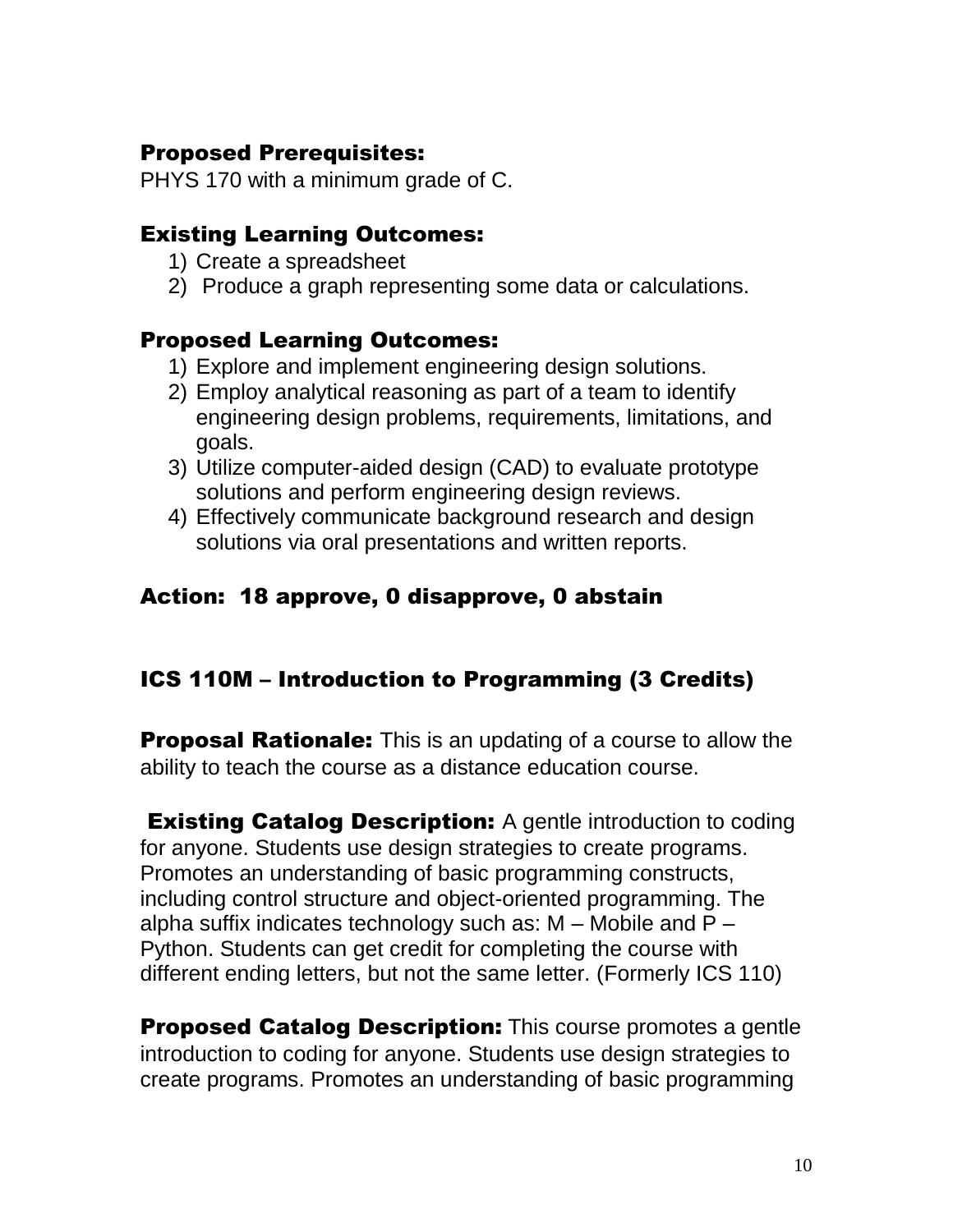constructs, including control structure and object-oriented programming.

The alpha suffix indicates technology such as  $M -$  Mobile and  $P -$ Python.

Students are able to receive credit for completing the course if the alpha differs. (Formerly ICS 110)

## Prerequisites: None Co-requisites: None

Recommended Course Preparation: ICS 100, ICS 101

Action: 18 approved, 0 disapproved, 0 abstain

# ICS 129 – Introduction to Databases (3 Credits) Formerly ICS 113 – Database Fundamentals

**Proposal Rationale:** Modifying number, title, and SLOs due to ICS-IT Articulation Agreement on September 9, 2016. Prerequisites were removed, as they were unnecessary for an introductory course.

# Catalog Description:

This course covers the fundamental concepts in database technology, including storage structures, access methods, recovery, concurrency and integrity. The relational model and its implementation will be covered in depth together with an overview of SQL and its role in application development. The course will also present an overview of database administration, including modeling and design activities. A substantial part of this course involves the development of an understanding of database concepts. \* (45 lecture hours) (Formerly ICS 106, ICS 113)

# Existing Prerequisites:

ENG 22, or ENG 24, with a grade of C or better or equivalent, and successful completion of MATH 82 or equivalent, or consent of instructor.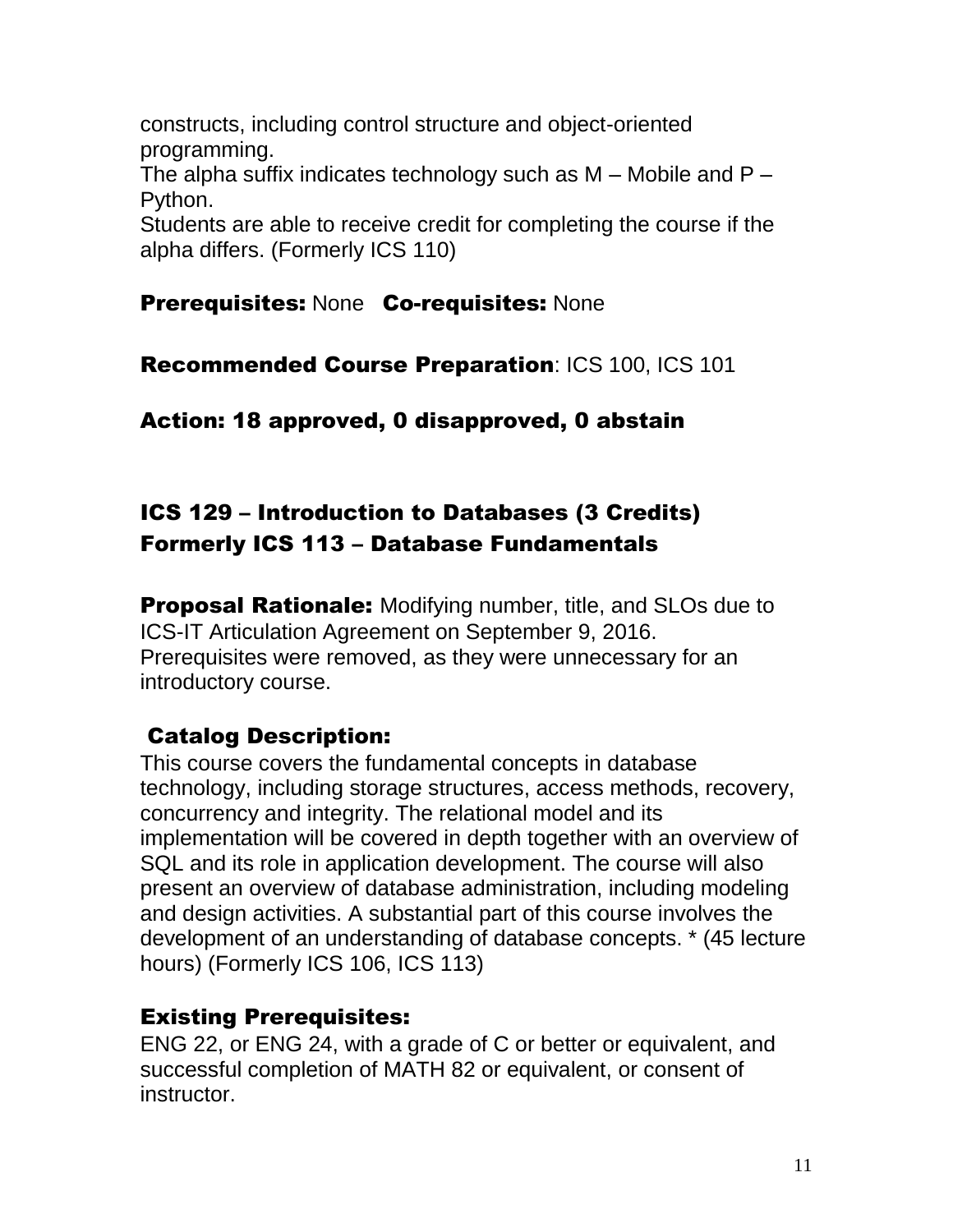#### Proposed Prerequisite: None

#### Existing Learning Outcomes:

- 1) Define common database terminology.
- 2) Develop forms, queries, and reports.
- 3) Demonstrate the normalization process.
- 4) Design a relational database with proper documentation.

#### Proposed Learning Outcomes:

- 1) Define common database terminology.
- 2) Create Entity Relationship Diagrams (ERD)
- 3) Design and create a relational database using normalization process.
- 4) Use structured Query Language (SQL) to manipulate data.
- 5) Follow best practices in secure database design.

## Action: 18 approve, 0 disapprove, 0 abstain

## ICS 151 – Structured Database Programming (3 Credits)

**Proposal Rationale:** Updating course for five year review. Filling in missing fields.

## Catalog Description:

An introduction to creating interactive webpages. Students will develop dynamic web applications using a programming language and a database. (Formerly ICS 151Z)

## Existing Prerequisites:

Completion or concurrent enrollment in ICS 113, or consent of instructor.

## Proposed Prerequisite: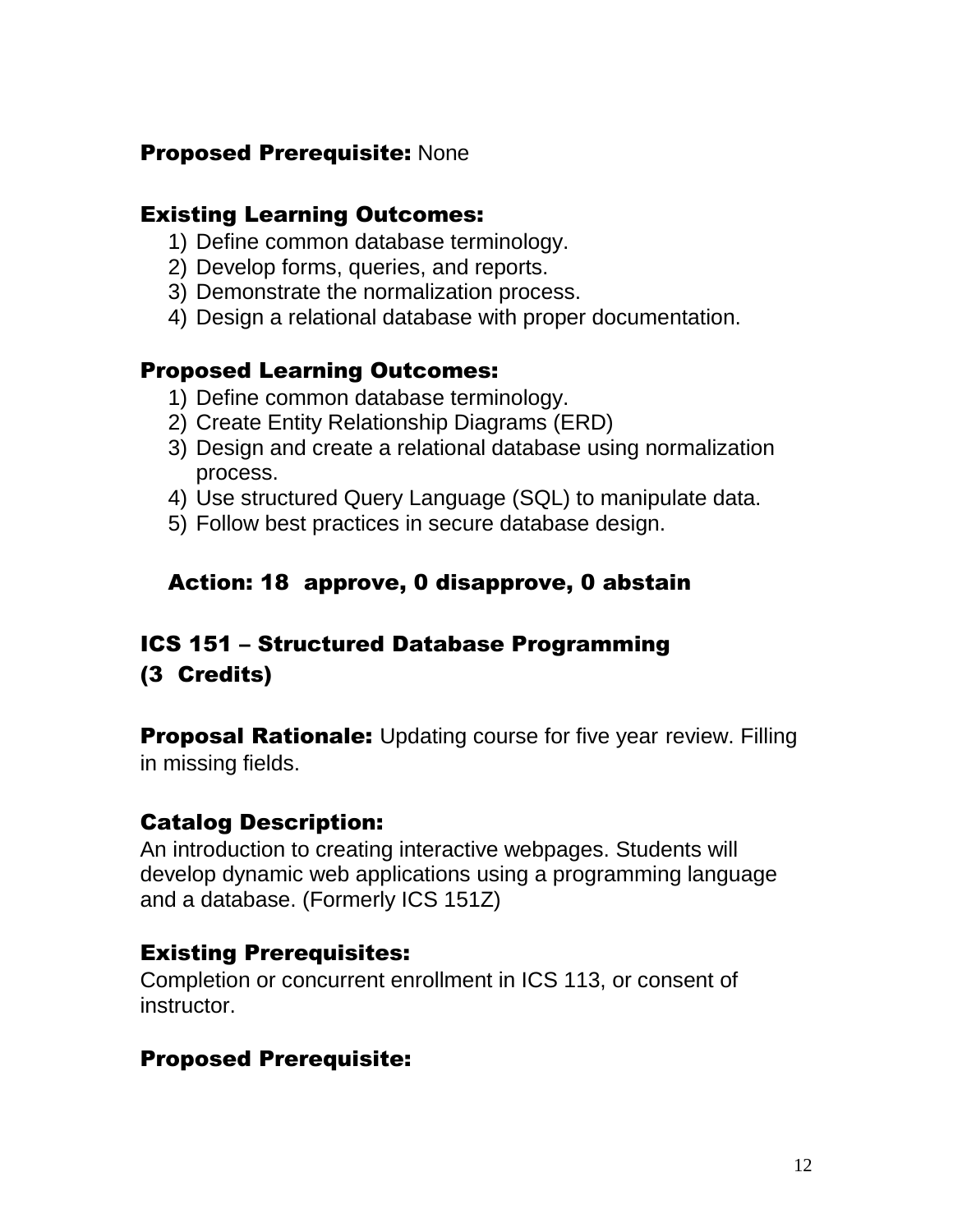ICS 129 with a grade of C or better or concurrently enrolled in ICS 129 or consent of instructor.

#### Existing Learning Outcomes:

- 1) Use a web site technology to structure and format web pages.
- 2) Use a programming language to interact with web pages.
- 3) Use databases to interact with web pages.
- 4) Prepare and use a data dictionary for program development.

#### Proposed Learning Outcomes:

- 1) Use a web site technology to structure and format web pages.
- 2) Use a programming language to interact with web pages.
- 3) Use databases to interact with web pages.

## Action: 18 approve, 0 disapprove, 0 abstain

# ICS 240 – Operating Systems (3 Credits)

**Proposal Rationale:** This is updating a course to allow it to be taught as a distance education course. The catalog description was also slightly modified.

## Existing Catalog Description:

This course will introduce students to various aspects of Operating Systems. This course will examine and explore the structure, basic functionality, user administration, troubleshooting, system and application installation of operating systems. Advanced topics of shell scripting, system security, maintenance and essential services will be covered. (45 lecture hours)

## Proposed Catalog Description:

This course will introduce students to various aspects of operating systems. This course will examine and explore the structure, basic functionality, user administration, troubleshooting, system and application **software** installation of operating systems. Advanced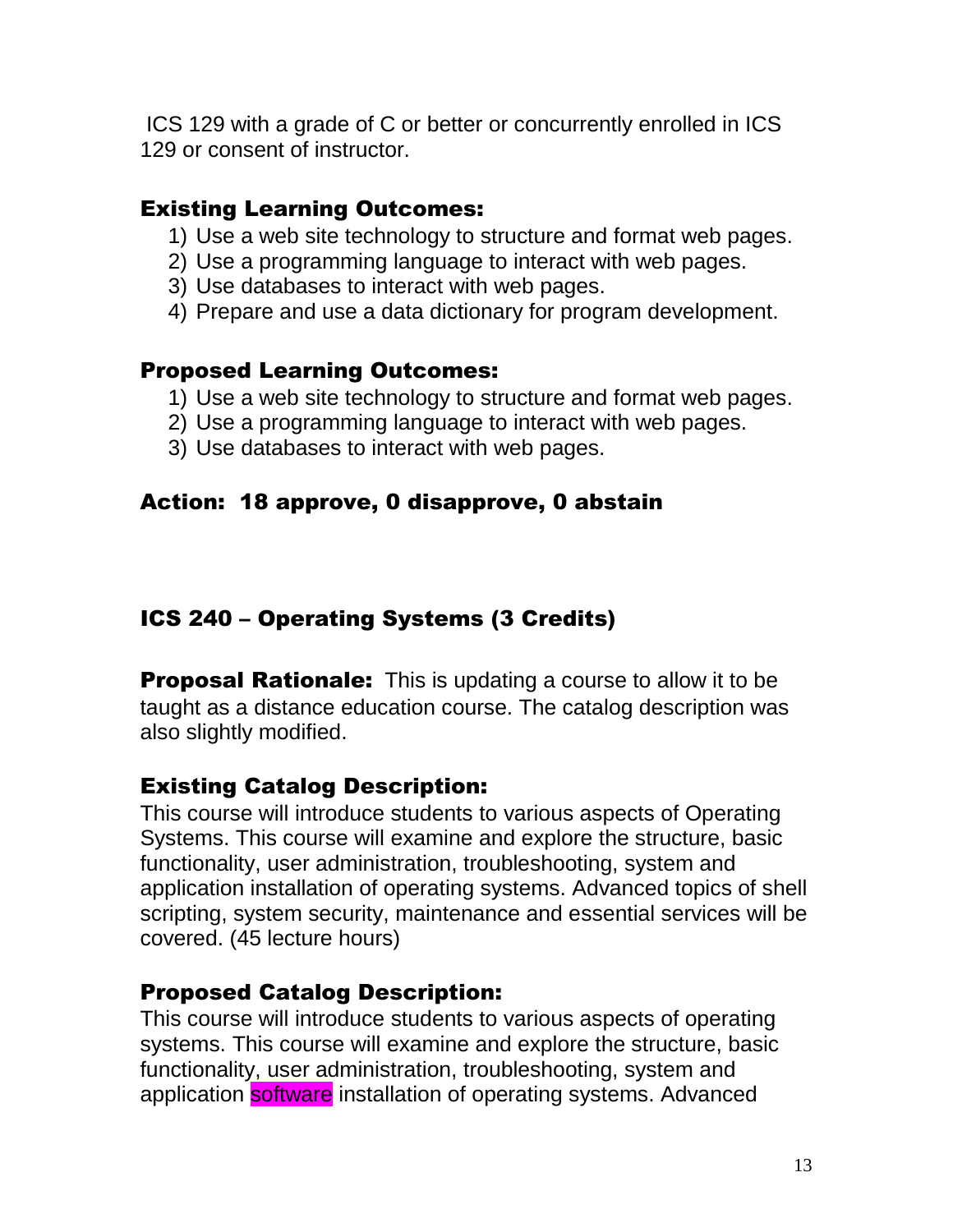topics of shell scripting, system security, maintenance and essential services will be covered. (45 lecture hours)

## Prerequisites:

ICS 111 with a grade of "C" or better, or concurrent enrollment, or instructor consent.

## Action: 17 approve, 0 disapprove, 0 abstain

# ICS 251 – Advanced Database Programming (3 Credits)

**Proposal Rationale:** This is a 5 - year review.

**Existing Catalog Description:** A second course in creating interactive webpages. Students will develop dynamic web applications using a programming language and a database with a focus on open source. (45 lecture hours)

**Proposed Catalog Description:** A second course in crating interactive webpages. Students will develop dynamic web applications using a programming language and a database with a focus on open source.

**Existing Prerequisites:** Completion or concurrent enrollment in ICS 113, or consent of instructor.

**Proposed Prerequisites:** Earned a minimum grade of C in ICS 129 or concurrently enrolled in ICS 129 or consent from instructor.

Recommended Course Preparation: DMED 120

# Action: 13 approve, 0 disapprove, 0 abstain 5 no mark

# ICS 281 – Ethical Hacking (3 Credits)

**Proposal Rationale:** Modifying the course for a 5-year review and updating all fields that are required by KSCM.

**Catalog Description:** This course covers basic ethical hacking techniques also known as white hat hacking. It stresses the moral and legal issues about hacking and how these techniques can be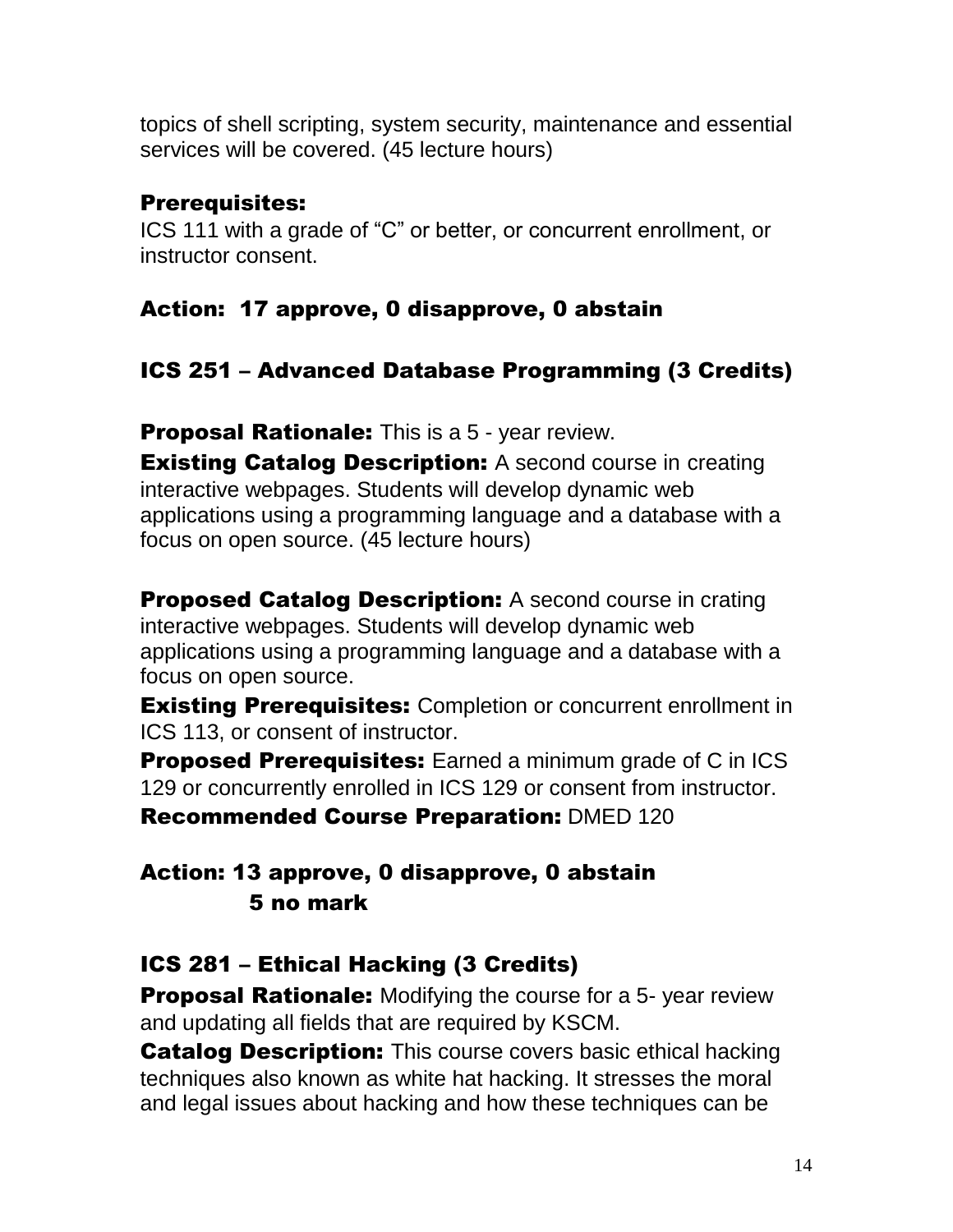used to defend against attacks as well as to perform authorized system security.

**Existing prerequisites: ICS 170 and ICS 171 with a grade of C** or better or consent of instructor.

**Proposed Prerequisites:** Earned a minimum grade of C in ICS 170 and ICS 171 or consent of instructor.

## Existing Recommended Course Preparation: None

#### Proposed Recommended Course Preparation: ICS 184,

ICS 240, be able to use the Linux operating system.

## Existing Learning Outcomes:

- 1) Demonstrate how to use various tools to hack into authorized test systems.
- 2) Apply the knowledge gained in hardening systems to prevent or minimize attacks.
- 3) Evaluate the moral and legal obligations of a white hat hacker.

## Proposed learning Outcomes:

- 1) Demonstrate how to apply current cyber-attack, countermeasures and best practices using current cyber defense tools, methods and components.
- 2) Implement a defense incident response and recovery strategies.
- 3) Evaluate the moral and legal obligations of an ethical hacker.
- 4) Apply the knowledge gained in hardening systems to prevent or minimize attacks.

# Action: 18 approve, 0 disapprove, 0 abstain

## ICS 282 – Computer Forensics (3 Credits)

**Proposal Rationale:** Modifying the course for the 5-year review and updating all fields that are required by KSCM.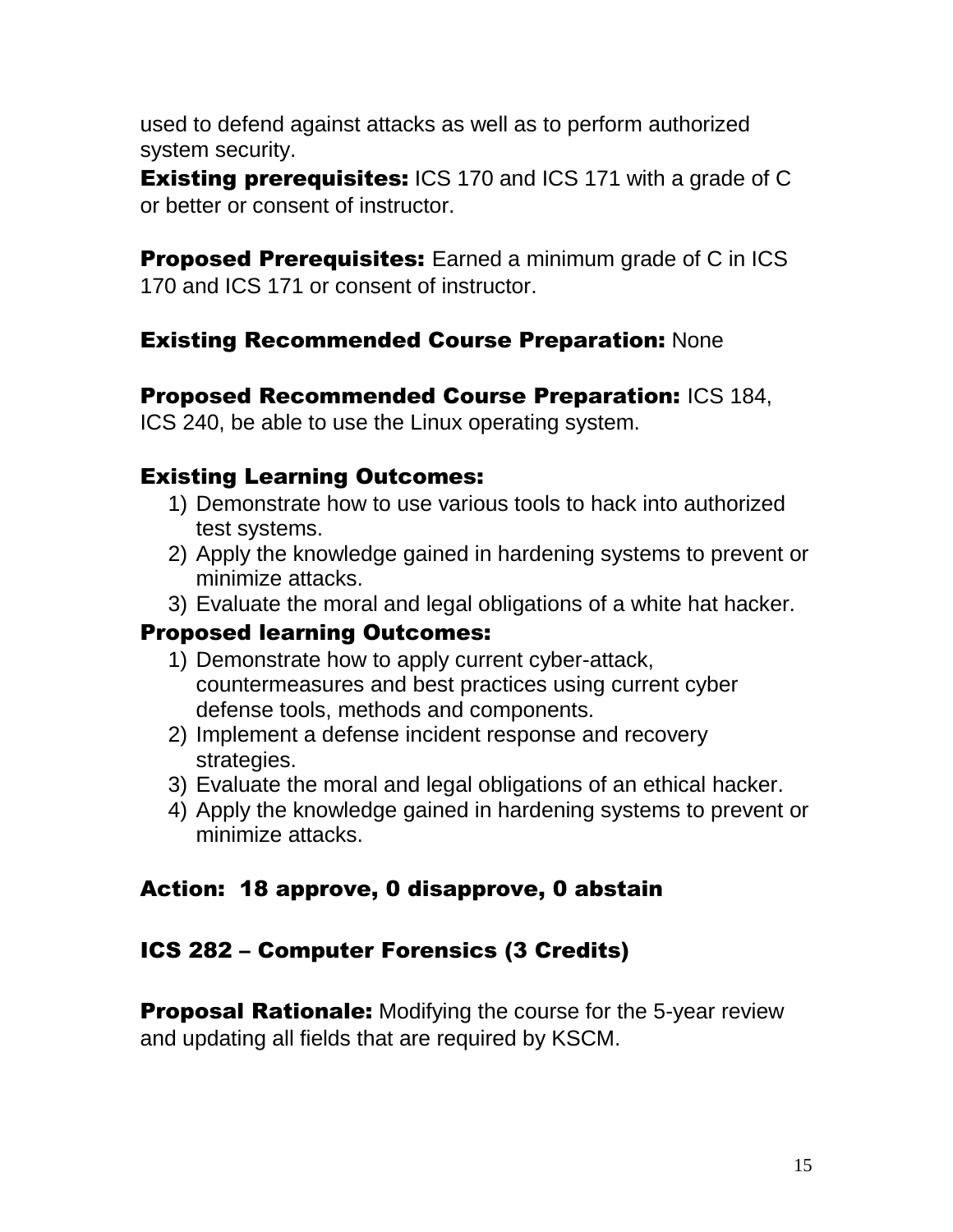**Catalog Description:** This course covers basic computer forensics including operating system diagnostics, the use of forensic toolkits to examine and validate computer activity and techniques for the proper collection, examination and preservation of forensic evidence.

**Existing Prerequisites:** ICS 170 or ICS 171 with a grade of C or better or consent of instructor.

**Proposed Prerequisites:** Earned a minimum grade of C in ICS 170 and ICS 171 or consent of instructor.

#### **Existing Recommended Preparation: None**

Proposed Recommended Preparation: ICS 184, ICS 240, be able to use the Linux Operating System.

#### Existing Learning Outcomes:

- 1) Demonstrate how to properly collect and examine forensic evidence.
- 2) Explain various operating system fundamentals.
- 3) Demonstrate the use of a forensic toolkit.

#### Proposed Learning Outcomes:

- 1) discuss the rules, laws, policies, and procedures that affect digital forensics.
- 2) Demonstrate the proper use of one or more common digital forensics tools.
- 3) Describe the steps in performing digital forensics from the initial recognition of an incident through the steps of evidence gathering, preservation and analysis, through the completion of legal proceedings.

## Action: 18 approve, 0 disapprove, 0 abstain

#### PBT 250 – Tropical Landscape (3 Credits)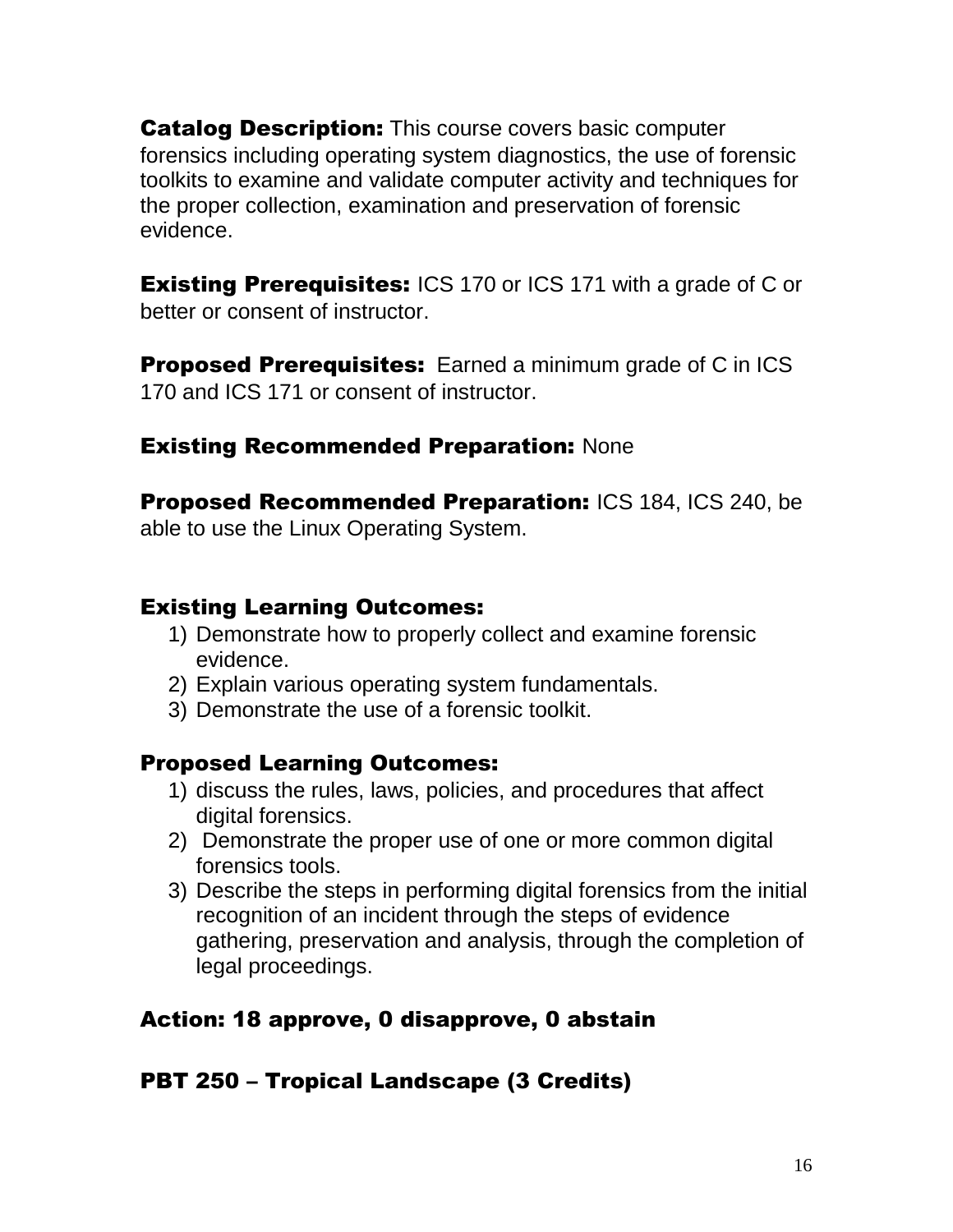**Proposal Rationale:** The proposed changes are to delete course prerequisites. As this is an elective class for the PBT program it is not essential to have taken the listed prerequisites. Instead, these would be suggested preparation prior to taking the course.

**Catalog Description:** Introduction of principle and practice to maintain plant and landscape.

**Existing Prerequisites:** ENG 22 or ENG 24 and MATH 22 or equivalent.

#### Proposed Prerequisites: None

#### Existing Recommended Preparation:

PBT 200 or BOT 130

#### Proposed Recommended Preparation:

PBT 200 or BOT 130, ENG 22 or ENG 24 and MATH 22 or equivalent.

#### Learning Outcomes:

- 1) Understand basic horticulture practice and apply it to maintain plant and landscape
- 2) Properly select and install ornamental plants for tropical landscape
- 3) Understand landscape design and plan reading
- 4) Identify common landscape pests and select proper control methods
- 5) Identify irrigation parts, repair and maintain irrigation systems

#### Action: 18 approve, 0 disapprove, 0 abstain

#### PBT 275 – Introduction to Crop Improvement (3 Credits)

**Proposal Rationale:** Proposed changes are to delete prerequisites for this class. It is thought that they have limited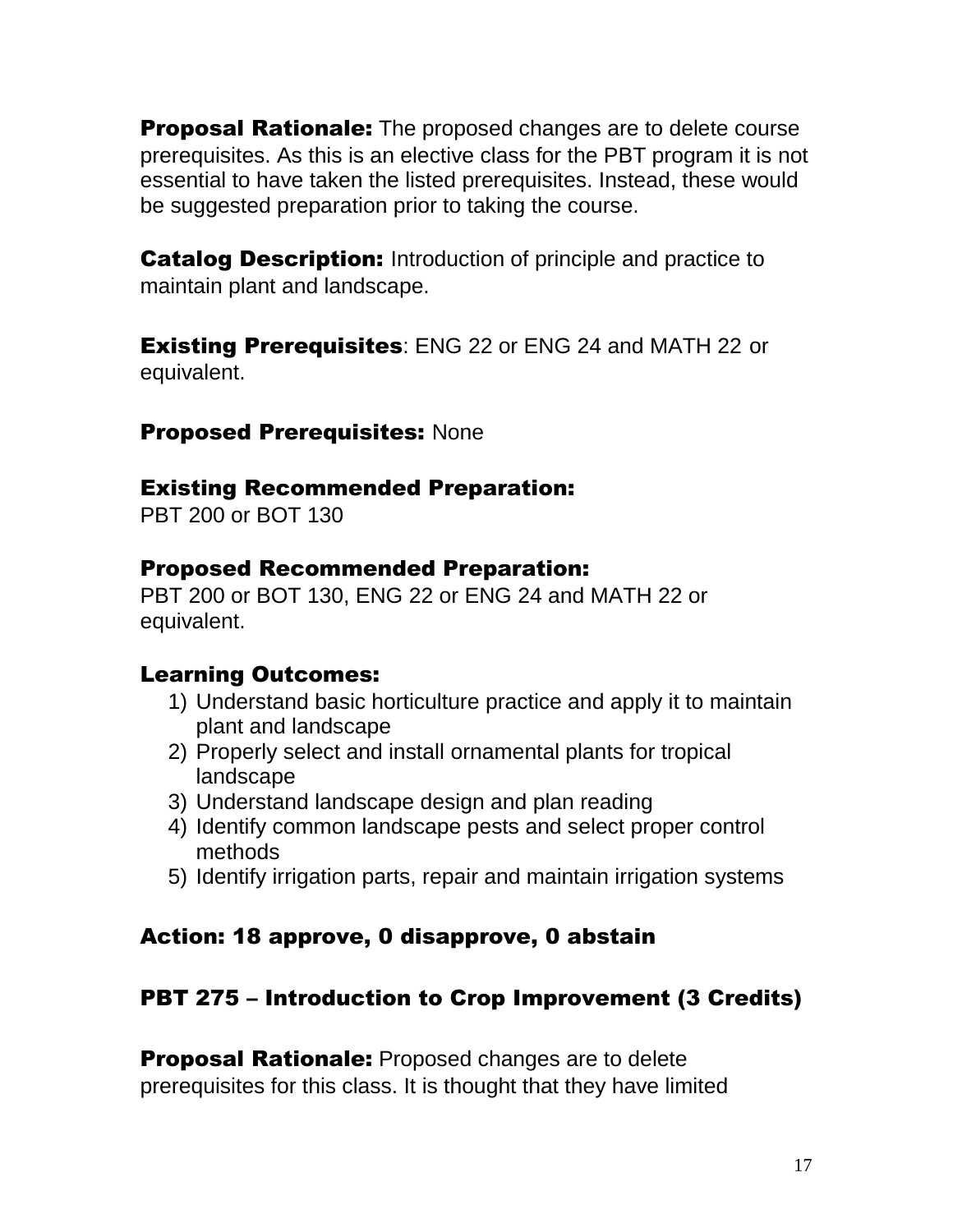enrollment and although recommended they are not essential. The prerequisites are to be listed as recommended preparation before taking this class.

**Catalog Description:** Introduces the genetic principles and practices for the improvement of crop plants. Through lectures and hand-on laboratories, students will learn tools employed by plant breeders to create genetic variation and perform selection on selfpollinated. Cross-pollinated and clonally propagated crops.

Learning Outcomes:

- 1) Describe cell structure and cellular basis of reproduction (mitosis and Meiosis)
- 2) Explain the process involved in gametogenesis and fertilization.
- 3) Describe Mendelian inheritance, dominance relationships, gene interactions and heterosis.
- 4) Explain sexual and asexual modes of reproduction and their importance in plant breeding programs.
- 5) Use tools and techniques involved in plant breeding work.
- 6) Apply genetic principles for plant improvement.

**Existing Prerequisites: PBT 200 or equivalent with a "C" or** better or instructor's consent.

## Proposed Prerequisites: None

Proposed Recommended Course Preparation: PBT 200 and PBT 200L

## Action: 18 approve, 0 disapprove, 0 abstain

## PBT 290V – Plant Biology \$ Tropical Agriculture

Internship

(Variable 1 to 4 Credits)

**Proposal Rationale:** The proposed change is to modify course prerequisites.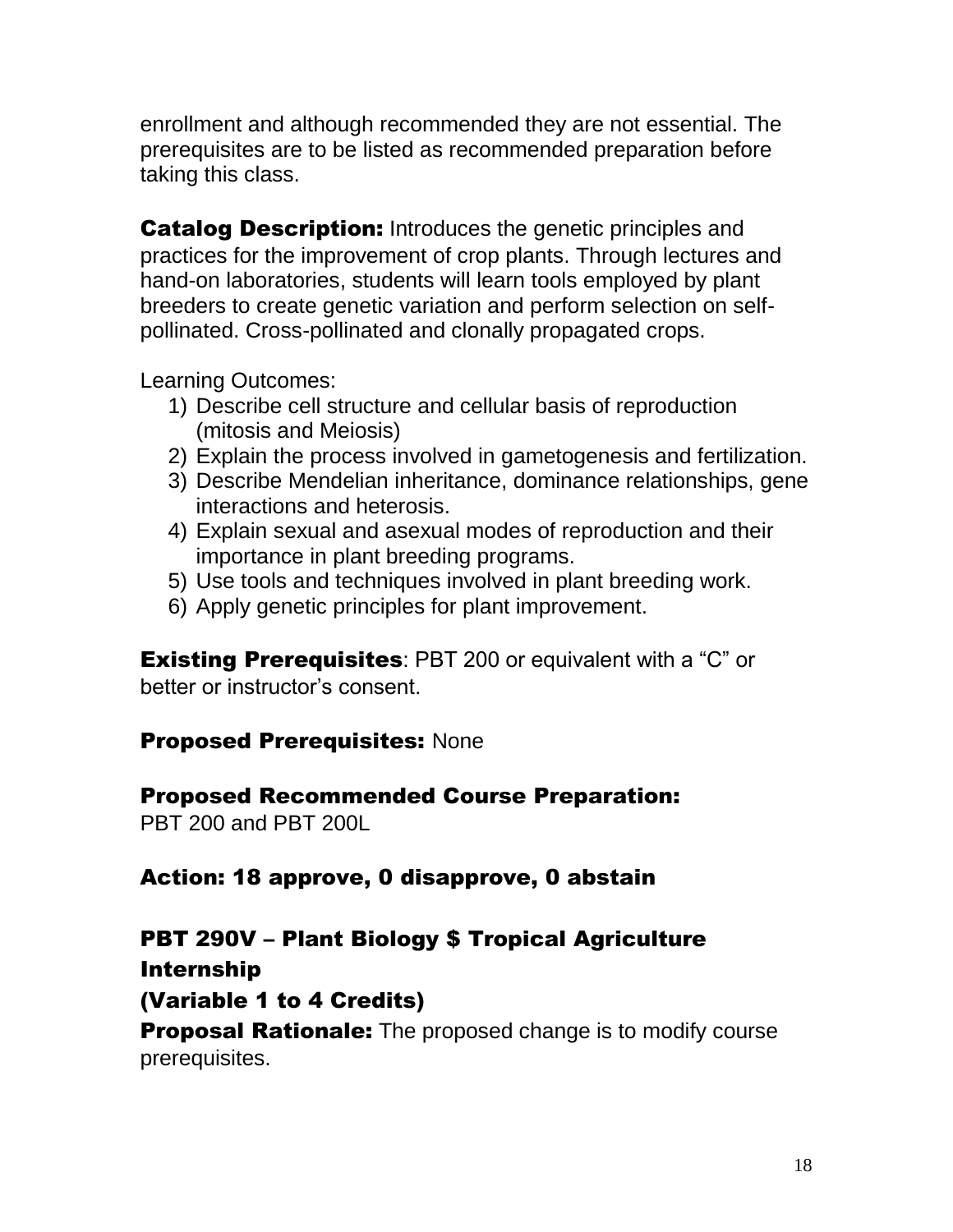At Kauai CC, only approval of the instructor is required. This course provides supervised experimental-learning with an employer. The program now offers several PBT courses and students can choose from several electives. PBT 200L is a core PBT course which will be sufficient preparation to participate in the experimental learning activity.

**Catalog Description:** This course provides supervised experimental-learning with an employer. The nature of the job or project is variable but will be designed to provide opportunity for workplace experience. Maximum credit for PBT internships may not exceed 4 hours in an agricultural enterprise.

The number of credits earned depends upon the number of hours spent on the job or project during the semester. PBT 290V for one credit requires 60 to 119 hours of work; PBT 290V for two credits requires 120 to 179 hours of work; PBT 290V for three credits requires 180 to 239 hours of work; PBT 290V for four credits requires 240 or more hours of work. Students can take another PBT 290V class in a subsequent semester, however, the total number of credits in PBT 290V are limited to four credits.

## Existing Prerequisites:

A grade of C or better in PBT 275 or consent of instructor

#### Proposed Prerequisites:

Instructor approval

#### Existing Recommended Course Preparation:

None

#### Proposed Recommended Course Preparation

At least two of the 200 level PBT courses PBT 210 PBT 269 PBT 264 PBT 275 PBT 251 PBT 250

#### Learning Outcomes:

- 1) Work in a professional setting through an experimental-learning environment
- 2) Maintain a journal of experiences gained during the internship
- 3) Compose a paper describing the internship experience